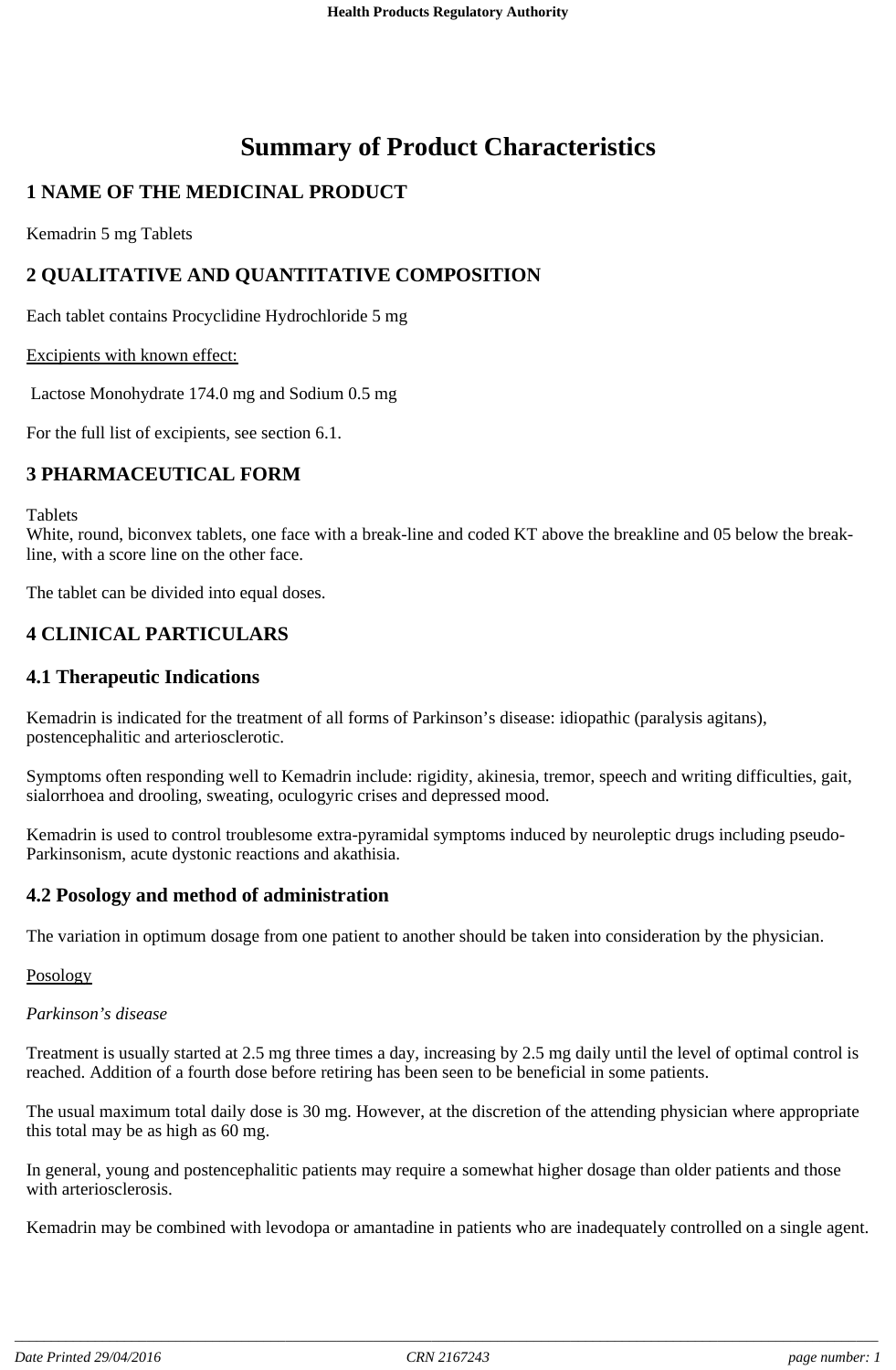### *Neuroleptic-induced extrapyramidal symptoms*

Treatment is usually started at 2.5 mg three times a day, increasing by 2.5 mg daily until the level of optimal control is reached. The daily dose used in the control of neuroleptic-induced extrapyramidal symptoms is usually not more than 20 mg daily.

After a period of three to four months, Kemadrin should be stopped and the patient observed to see if the neurolepticinduced extrapyramidal symptoms recur. If this is the case Kemadrin should be reintroduced to avoid debilitating extrapyramidal symptoms. Cessation of treatment periodically is to be recommended even in patients who appear to require the drug for longer periods.

### *Paediatric population*

Safety and efficacy have not been established in the paediatric age group; therefore, the use of procyclidine in this age group requires that the potential benefits be weighed against the possible risk to the child.

### *Elderly patients*

Elderly patients may be more susceptible than younger adults to the anticholinergic effects of Kemadrin and a reduced dosage may be required (see section 4.4).

### Method of administration

For oral use.

Pharmacokinetic studies have indicated that the mean plasma elimination half-life of Kemadrin is sufficient to allow twice daily administration orally, if more convenient.

Oral administration may be better tolerated if associated with a meal.

### **4.3 Contraindications**

Hypersensitivity to the active substance or to any of the excipients listed in section 6.1. Tardive dyskinesias.

# **4.4 Special warnings and precautions for use**

As with all anticholinergics such as Kemadrin, cautious prescribing is indicated in the elderly, in patients either predisposed to glaucoma or with existing angle-closure (narrow angle) glaucoma, obstructive disease of the gastrointestinal tract including pyloric stenosis and paralytic ileus, with urinary symptoms associated with prostatic hypertrophy and in patients with disorders characterised by tachycardia, e.g. thyrotoxicosis.

In a proportion of patients undergoing neuroleptic treatment, tardive dyskinesias will occur. While anti-cholinergic agents do not cause or control this syndrome, when given in combination with neuroleptics they may exacerbate the symptoms of tardive dyskinesia or reduce the threshold at which dyskinesias appear in patients predisposed to this abnormality. In such individuals subsequent adjustment of neuroleptic therapy or reduction in anticholinergic treatment should be considered.

In rare instances, Kemadrin administered for the treatment of neuroleptic induced symptoms was associated with an apparent worsening of the patient's state.

Patients with mental disorders occasionally experience a precipitation of a psychotic episode when procyclidine is administered for the treatment of the extrapyramidal side effects of neuroleptics.

Elderly patients, especially those on high doses of anticholinergics may be more susceptible to the adverse events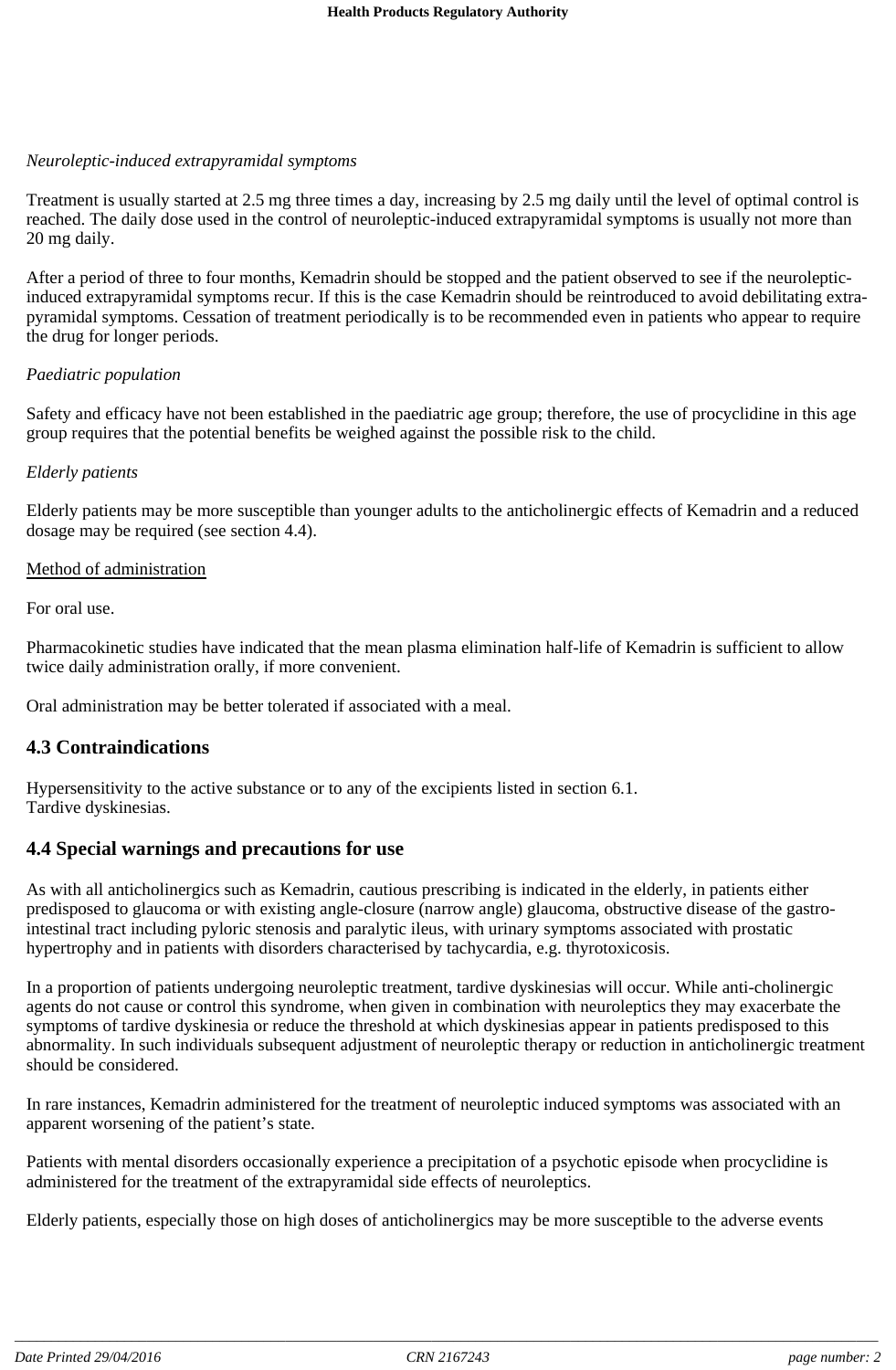associated with such therapy (see section 4.8). Specifically, the elderly patients may be particularly vulnerable to Central Nervous System (CNS) disturbances such as confusion, impairment of cognitive function and memory, disorientation and hallucinations. These effects are usually reversible on reduction or discontinuation of anticholinergic therapy.

There is no specific information available concerning the use of Kemadrin in patients with impaired renal or hepatic function. However, since procyclidine is metabolised in the liver and excreted via urine care should be exercised when administering Kemadrin to patients with impaired kidney or liver function.

Dosage should only be introduced gradually. Sudden withdrawal of the product should be avoided, as rebound of parkinsonian symptoms may occur.

High dosage may induce dizziness, mental confusion and hallucinations.

Kemadrin, along with other anticholinergic drugs, has the potential to be abused. Although the cases of abuse are rare, physicians should exercise caution in prescribing Kemadrin to patients with symptoms that may not be genuine.

Patients with rare hereditary problems of galactose intolerance, the Lapp lactase deficiency or glucose-galactose malabsorption should not take this medicine.

## **4.5 Interaction with other medicinal products and other forms of interaction**

Monoamine oxidase inhibitors or drugs with anticholinergic properties, such as amantadine, memantine, antihistamines, phenothiazines, and tricyclic antidepressants, clozapine, disopyramide and nefopam may increase the anticholinergic action of procyclidine.

The use of drugs with cholinergic properties, such as tacrine, may reduce the therapeutic response to Kemadrin.

The concomitant use of procyclidine with some neuroleptics for the treatment of extrapyramidal symptoms has been associated with a reduction in neuroleptic plasma concentrations. However this reduction is unlikely to be associated with a significant reduction in clinical effect.

Anticholinergics, including procyclidine, may reduce the efficacy of levodopa by increasing gastric emptying time, resulting in enhanced gastric degradation.

The effect of anticholinergics such as procyclidine may antagonise the gastrointestinal effects of cisapride, domperidone and metoclopramide.

Procyclidine may potentiate the vagolytic effects of quinidine.

Anticholinergics may reduce the absorption of ketoconazole.

Exposure to high environmental temperature and humidity in association with a phenothiazine/anticholinergic drug regimen has rarely resulted in hyperpyrexia.

Daily administration of paroxetine increases significantly the plasma levels of procyclidine. If anticholinergic effects are seen, the dose of procyclidine should be reduced.

### **4.6 Fertility, pregnancy and lactation**

Fertility See section 5.3.

### **Pregnancy**

The safety of using Kemadrin during pregnancy has not been established. However, extensive clinical use has not given any evidence that it in any way compromises the normal course of pregnancy. Nevertheless, as with all drugs, use should be considered only when the expected clinical benefit of treatment for the mother outweighs any possible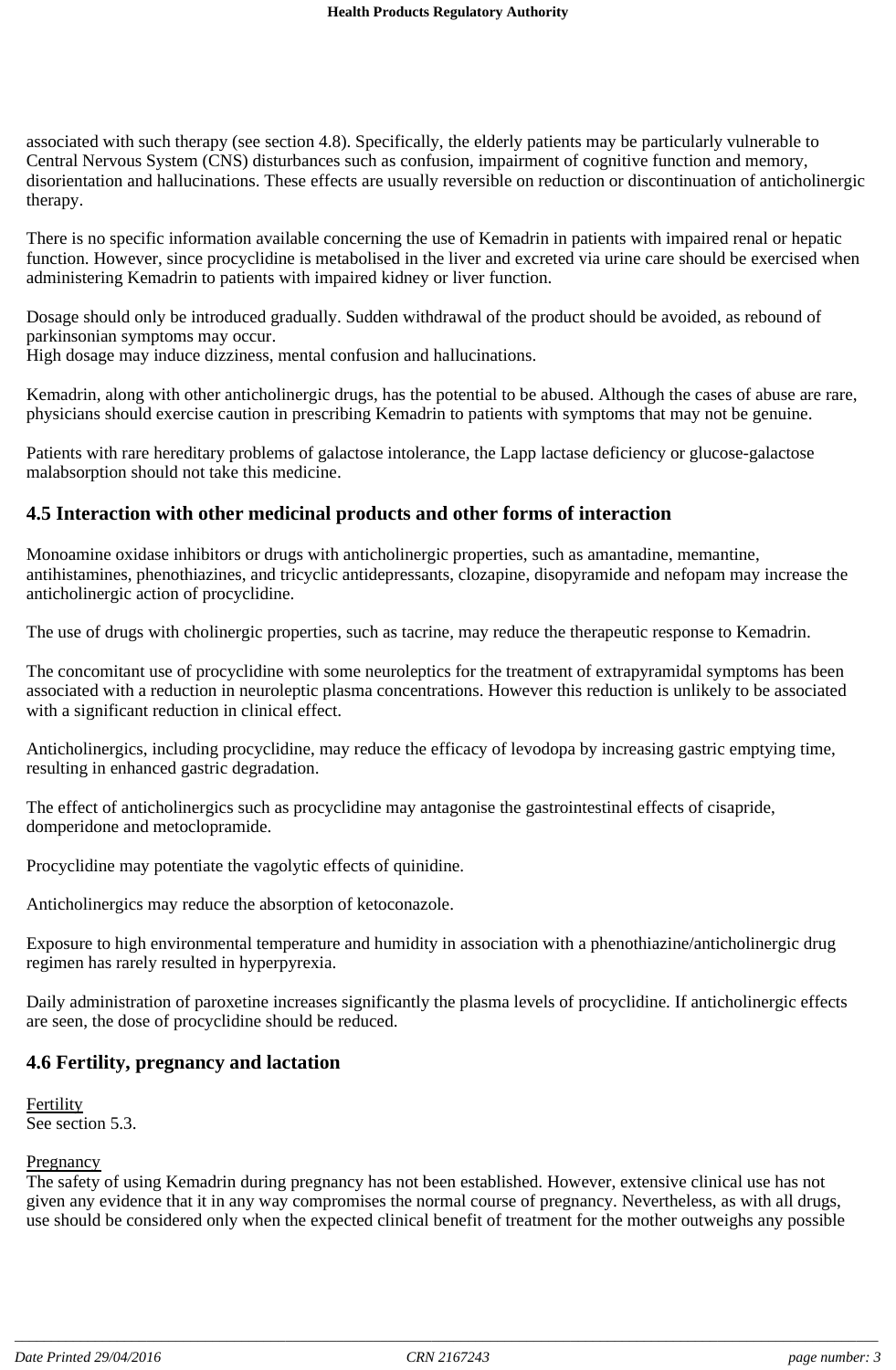risk to the developing foetus.

### Breast-feeding

No information is available on the passage of procyclidine into human breast milk following administration of Kemadrin.

## **4.7 Effects on ability to drive and use machines**

Adverse events of a neurological character such as blurred vision, dizziness, confusion and disorientation have been reported with procyclidine. Therefore affected patients should be advised not to drive or operate machinery.

### **4.8 Undesirable effects**

Undesirable effects are listed below by system organ class and frequency. For this preparation there is no modern clinical documentation which can be used as support for determining the frequency of adverse reactions. The frequency was determined based on literature data and defined as follows:

Very common ( $\geq$ 1/10); Common ( $\geq$ 1/100 to <1/10); Uncommon ( $\geq$ 1/1,000 to <1/100); Rare ( $\geq$ 1/10,000 to <1/1,000); Very rare (<1/10,000); Not known (cannot be estimated from the available data).

| <b>System Organ Class</b>    | <b>Frequency</b> | <b>Side effects</b>              |
|------------------------------|------------------|----------------------------------|
| <b>Psychiatric disorders</b> | Uncommon         | Agitation, anxiety, nervousness, |
|                              |                  | confusion, disorientation,       |
|                              |                  | hallucinations                   |
|                              | Rare             | Psychotic disorder               |
| <b>Nervous system</b>        | <b>Uncommon</b>  | Dizziness, memory impairment,    |
| disorders                    |                  | impaired cognition               |
| <b>Eye disorders</b>         | Common           | <b>Blurred</b> vision            |
| <b>Gastrointestinal</b>      | Common           | Dry mouth, constipation          |
| disorders                    | Uncommon         | Nausea, vomiting, gingivitis     |
| <b>Skin and subcutaneous</b> | Uncommon         | Rash                             |
| tissue disorders             |                  |                                  |
| <b>Renal and urinary</b>     | Common           | Urinary retention                |
| disorders                    |                  |                                  |

The main undesirable effects are those to be expected from any anticholinergic agent, these are generally reversible on reducing the dosage.

With high doses of procyclidine dizziness, mental confusion, impaired cognition and memory, disorientation, anxiety, agitation and hallucinations may occur.

### Reporting of suspected adverse reactions

Reporting suspected adverse reactions after authorisation of the medicinal product is important. It allows continued monitoring of the benefit/risk balance of the medicinal product. Healthcare professionals are asked to report any suspected adverse reactions via: HPRA Pharmacovigilance, Earlsfort Terrace, IRL - Dublin 2. Tel: +353 1 6764971; Fax: +353 1 6762517. Website: www.hpra.ie; e-mail: medsafety@hpra.ie.

# **4.9 Overdose**

### Symptoms and signs

Symptoms of overdosage include stimulant effects such as agitation, restlessness and confusion with severe sleeplessness lasting up to 24 hours or more. Visual and auditory hallucinations have been reported. Most subjects are euphoric but the occasional patient may be anxious and aggressive.

The pupils are widely dilated and unreactive to light. In recorded cases, the disorientation has lasted one to four days and ended in a recuperative sleep.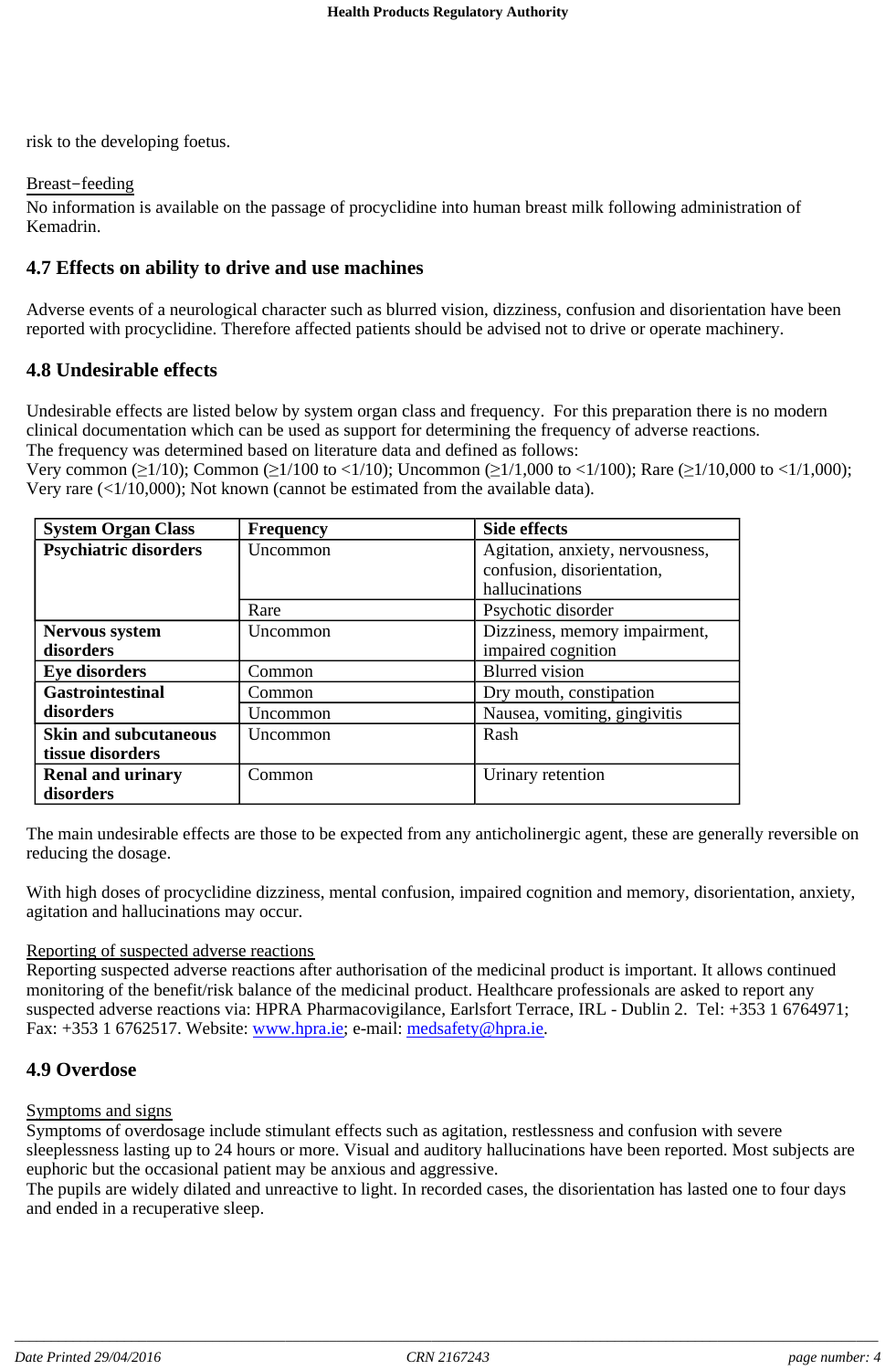Signs of CNS depression including somnolence, reduced consciousness, and occasionally coma have been reported usually following very large overdoses.

Tachycardia has also been reported in association with cases of Kemadrin overdose.

#### **Treatment**

If procyclidine has been ingested within the previous hour or two (or possibly longer in view of its effects on gastric motility), activated charcoal should be used to reduce absorption. Further management should be as clinically indicated or as recommended by the national poisons centre, where available.

### **5 PHARMACOLOGICAL PROPERTIES**

### **5.1 Pharmacodynamic properties**

Pharmacotherapeutic group: Anticholinergic agents, ATC code: N04A A04.

#### Mechanism of action

Procyclidine is a synthetic anticholinergic agent which blocks the excitatory effects of acetylcholine at the muscarinic receptor.

Idiopathic Parkinson's disease is thought to result from degeneration of neurones in the substantia nigra whose axons project and inhibit cells in the corpus striatum. Blockade by neuroleptic drugs of the dopamine release by these terminals produces a similar clinical picture. The cell bodies in the corpus striatum also receive cholinergic innervation which is excitatory. Relief of the Parkinsonian syndrome can be achieved either by potentiation of the dopaminergic system or blockade of the cholinergic input by anticholinergics. It is by a central action of this latter type by which procyclidine exerts its effect.

### **5.2 Pharmacokinetic properties**

### Absorption

Procyclidine is adequately absorbed from the gastro-intestinal tract with a bioavailability of 75%

### Distribution

Procyclidine disappears rapidly from the tissues.

#### **Biotransformation**

The relatively low clearance of 68 ml/min represents a predominantly metabolic change with a small first pass effect.

No detailed information is available on the metabolic fate of procyclidine but very little of the parent compound is excreted in the urine unchanged. When given orally about one fifth of the dose is known to be metabolised in the liver, principally by cytochrome  $P_{450}$  and then conjugated with glucuronic acid. This conjugate has been detected in the urine.

Elimination

The mean plasma elimination half-life after both oral and intravenous administration is approximately 12 hours.

### **5.3 Preclinical safety data**

Fertility

In studies in rats, procyclidine did not affect fertility or cause foetal abnormalities.

### Mutagenicity, Carcinogenicity

Procyclidine was not genotoxic in *in-vitro* bacterial mutation or mouse lymphoma assays.